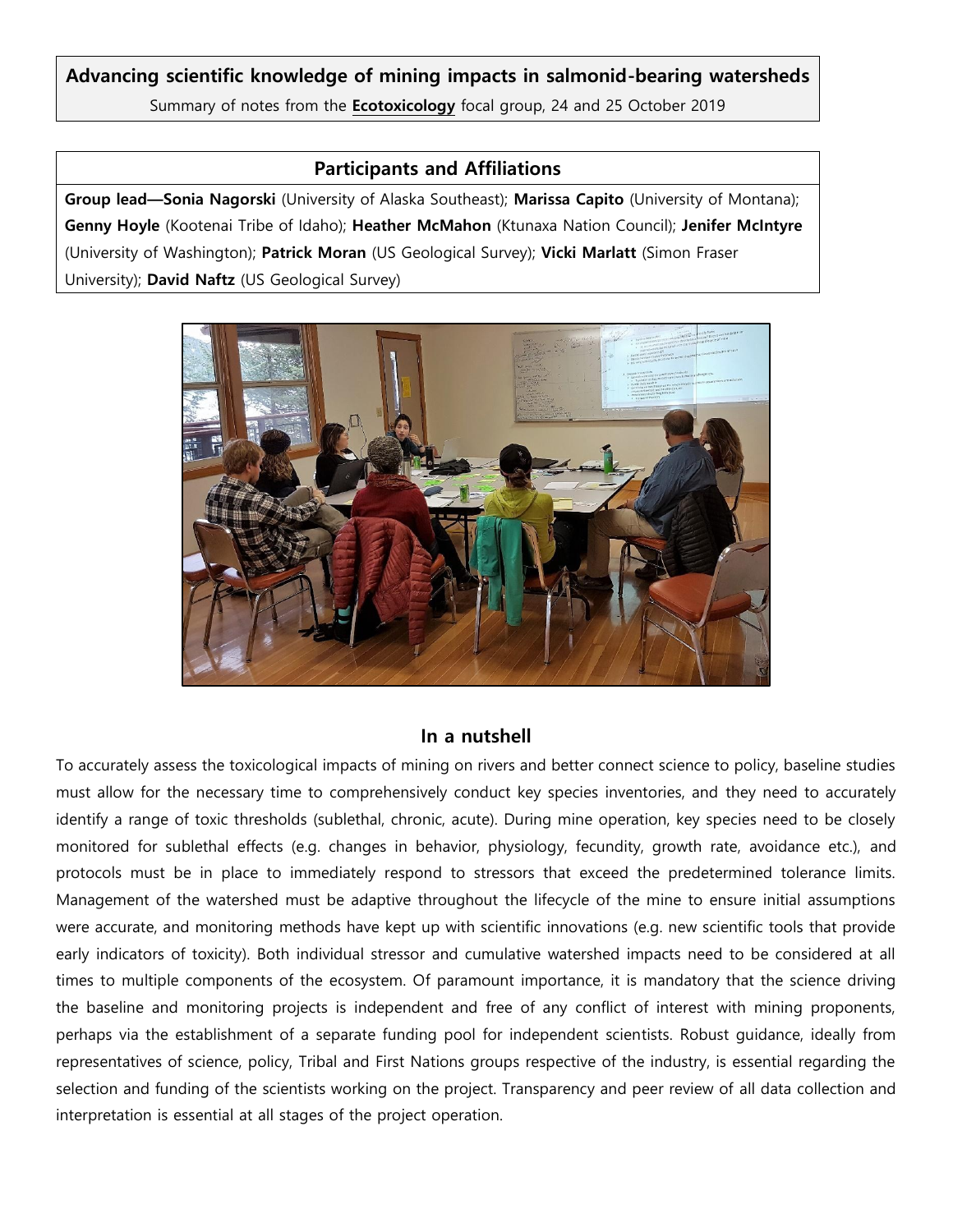### **Identifying information needs, knowledge gaps, and decision points**

We identified information needs and knowledge gaps in the field of ecotoxicology as they relate to impacts by mining operations on salmonids and other aquatic organisms. We also recognized potential secondary mining pollutants such as fertilizers, fuels, sewage, tires and other synthetic materials, fugitive dust, and other effects (e.g. invasive species and noise pollution).

From our evaluations, the minimum **information needs** required in order to assess the potential ecotoxicological impacts to salmonids and other freshwater organisms living downstream of mining operations are: (1) development of a site-specific key species inventory, i.e. those species critical to each particular habitat in question; (2) identification of stressors to these key species (and not surrogate organisms), with the establishment of specific thresholds for chronic and acute impacts; (3) assessment of synergistic effects, behavioral impacts, and sublethal impacts; (4) evaluation of cumulative impacts on ecosystem health; and (5) reproducible and defensible translation of lab- to field-based studies in order to establish causality of impacts.

We identified major ecotoxicology-related **knowledge gaps** as (not in any particular order): (1) the definition of the baseline (reference) condition for key species; (2) the ability to identify the main ecotoxicological stressors that lead to major shifts in population/ecological health; (3) the usefulness of tissue studies (as an addition to water quality studies) as a main driver in the permitting process; (4) the accurate acute and chronic exposure levels for multiple species, occupying multiple trophic levels, that inhabit the ecosystem, and at relevant timescales of the mining operation and in response to multiple stressors; (5) a recognition of the appropriate timescale for ecotoxicological evaluations, in light of widely varying life expectations for different aquatic species; (6) the identification of early-onset predictors of endpoints such as metabolic or behavioral changes; and (7) an understanding of how far downstream the impacts reach and therefore how far downstream the monitoring and responses should span.

In light of **policy**, we evaluated decision points from the perspective of pre-, during-, and post- mining. A major issue identified is that many forms of ecotoxicological studies require far more time to conduct than is generally provided in the pre-mining baseline study phase. For example, multi-species toxicity tests, including interactive and cumulative effects, need timescales of at least 5 years in order to be conclusive. Similarly, the work involved in developing an inventory of key species takes years of effort, something which is rarely afforded in contemporary premining baseline evaluations. Once mining commences, it is critical to establish a strategy of adaptive management throughout the lifecycle of the mine. That is, meticulous, well-funded, and independently operated scientific monitoring programs need to be able to test initial assumptions and detect shifts in ecotoxicological conditions with robust and contemporary methods that may not have even been identified during initial planning stages. Finally, protocols should be in place to respond quickly by making changes in the mining operations in order to mitigate/eliminate the stressor(s) to the downstream ecosystem.